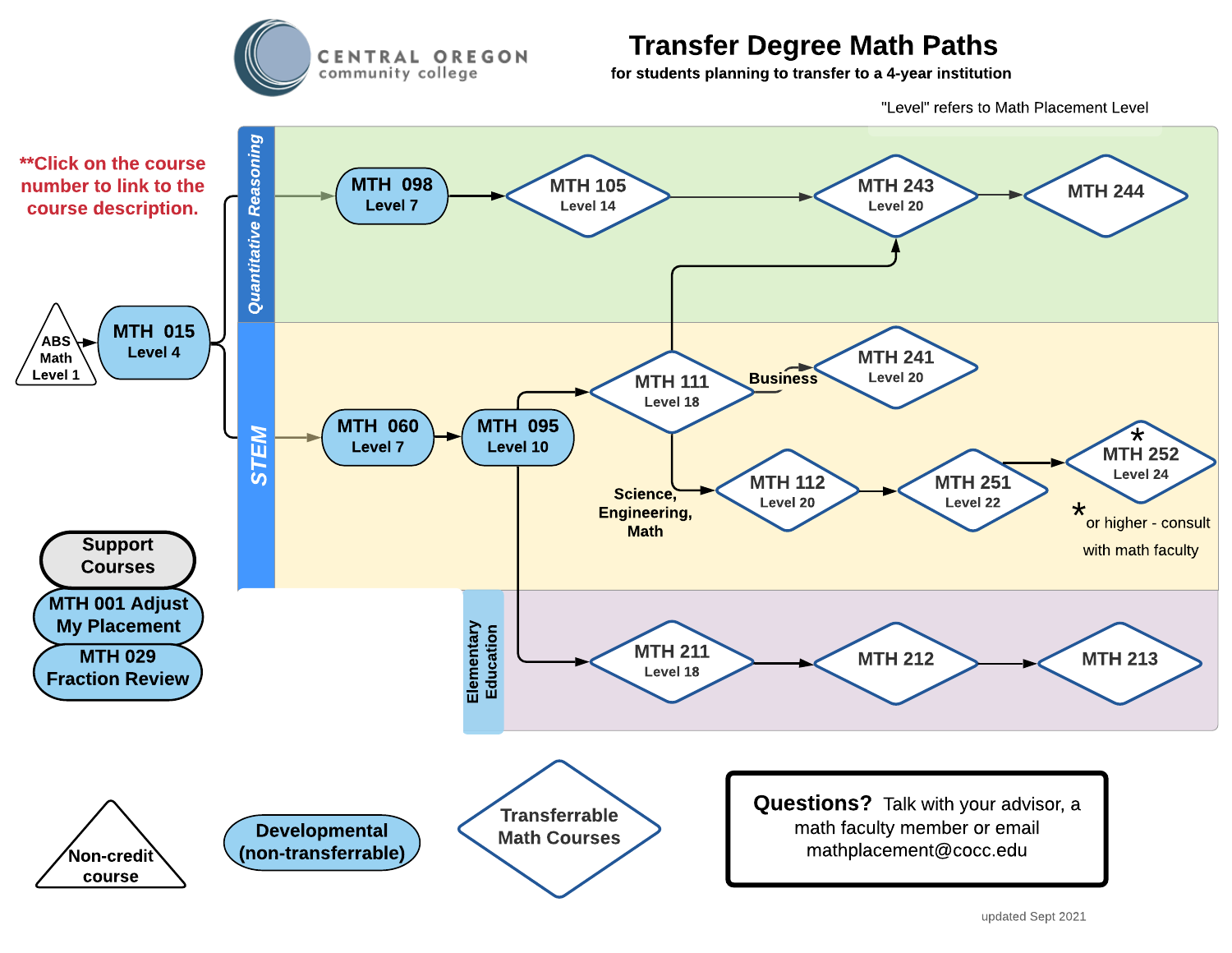

## Career and Technical Program Computation Paths

for students planning to finish their CTE degree/certificate at COCC

"Level" refers to Math Placement Level